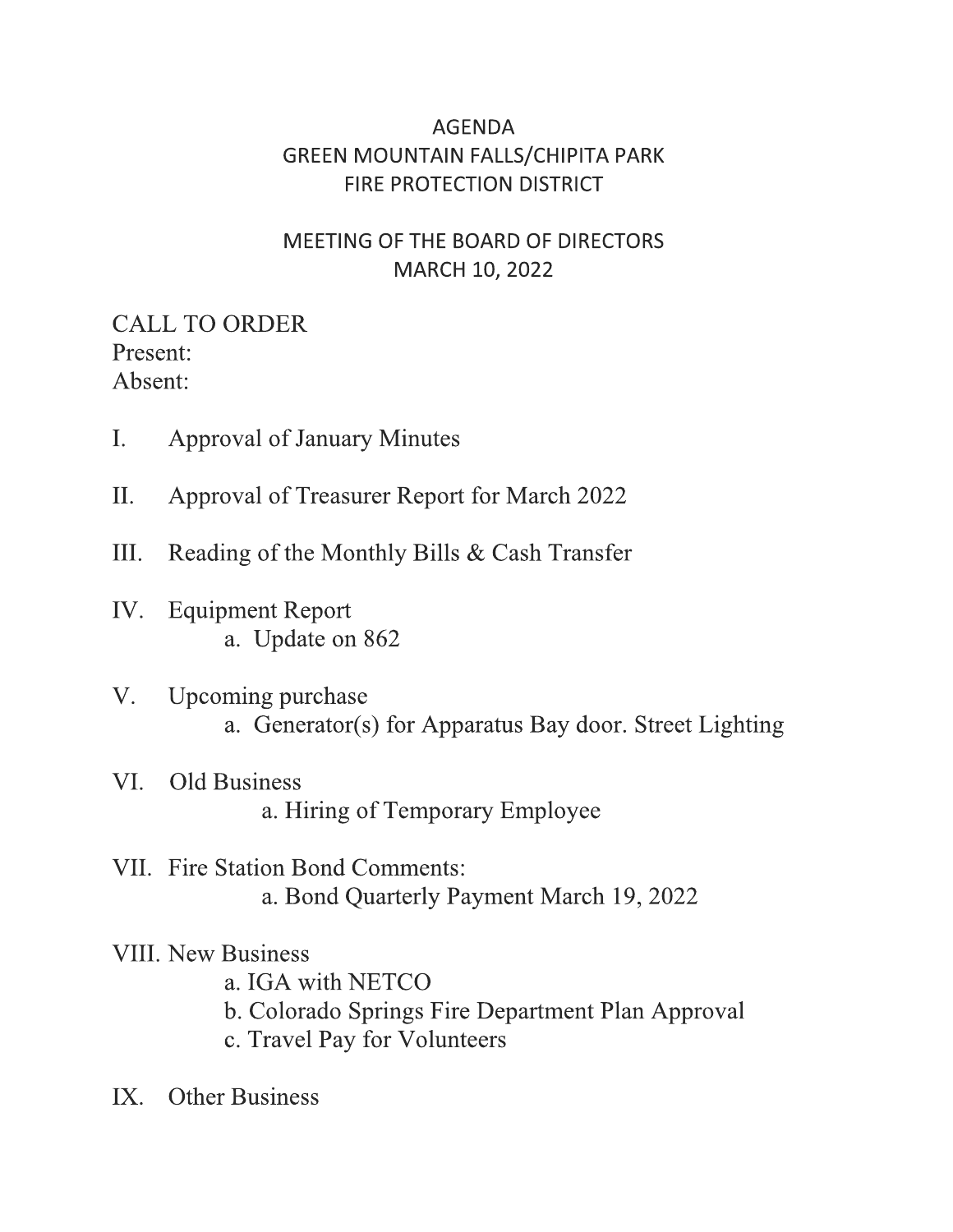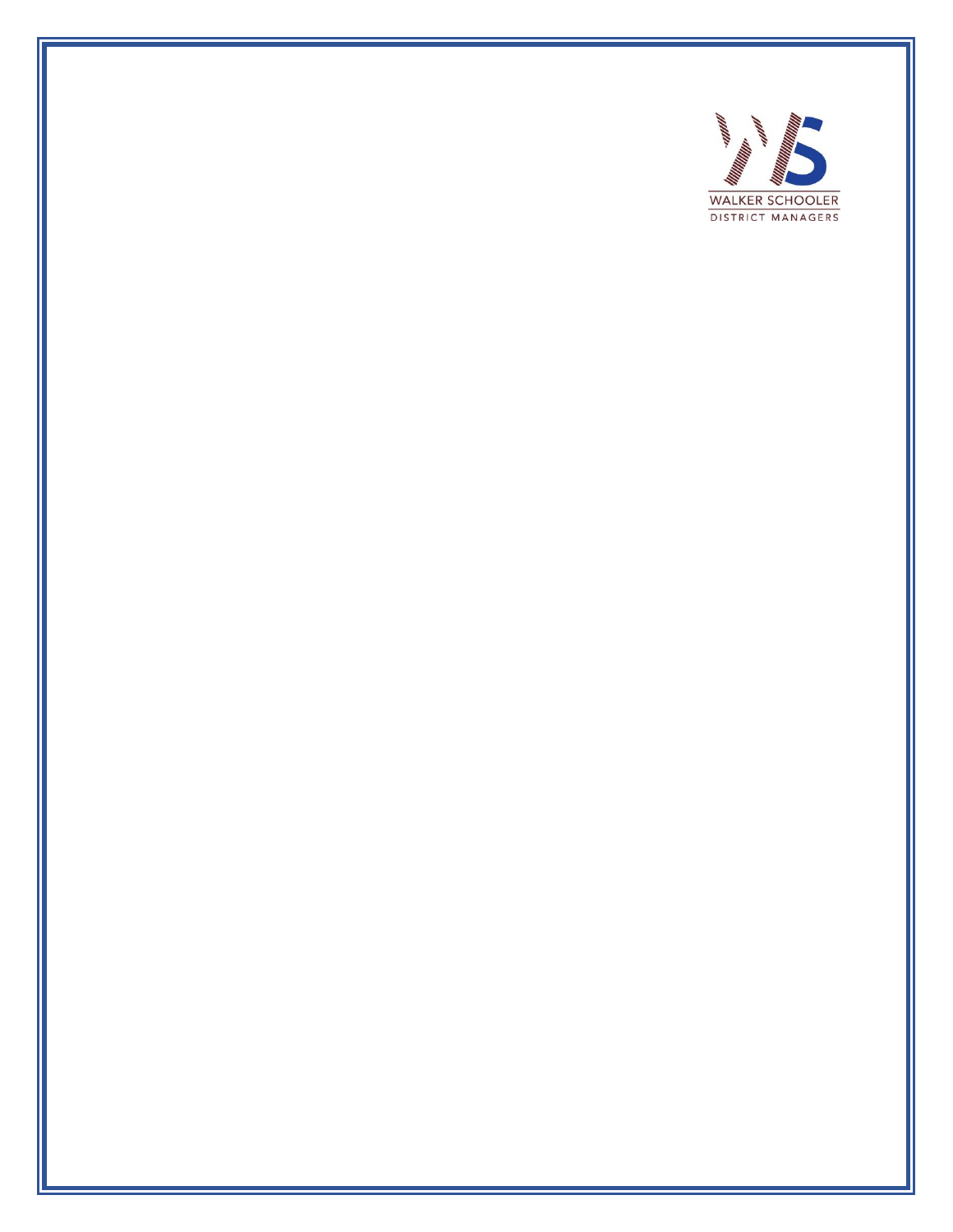### **MINUTES** GREEN MOUNTAIN FALLS/CHIPITA PARK FIRE PROTECTION DISTRICT

## MEETING OF THE BOARD OF DIRECTORS FEBRUARY 10, 2022

Meeting was called to order by Florence at 6:35 p.m. Present: Florence, Grassa, Walsh, Fuller Also Present: Molly Gist – Walker Schooler Absent: Bowman

I. Approval of January Minutes

Motion to approve by Walsh, seconded by Grassa. Motion carried unanimously.

#### II. Treasurer Report for February 2022

| <b>Current Assets</b>      |                                                         |
|----------------------------|---------------------------------------------------------|
| <b>Checking Account</b>    | \$8,337.31                                              |
| <b>Money Market Act</b>    | \$95,878.03                                             |
| <b>Account Receivable</b>  | \$<br>0.00                                              |
| Long Term Assets           |                                                         |
| <b>Emergency Reserves</b>  | \$71,799.26                                             |
| Capital Equip Reserve      | \$249,628.16                                            |
| Property & Equipment       |                                                         |
| Equipment (at Cost)        | \$580,703.18                                            |
| Land (at Cost)             | \$201,449.99                                            |
| <b>Buildings (at Cost)</b> |                                                         |
| <b>Current Liabilities</b> |                                                         |
| <b>Credit Card</b>         | \$<br>497.00                                            |
| <b>Bond Status</b>         |                                                         |
|                            | Transfer \$100,000 from sale of old station to the bond |
| repayment fund.            |                                                         |
| <b>Project Savings</b>     | \$193,251.84                                            |
| <b>Amount Owed</b>         | \$3,181,195.83                                          |
|                            |                                                         |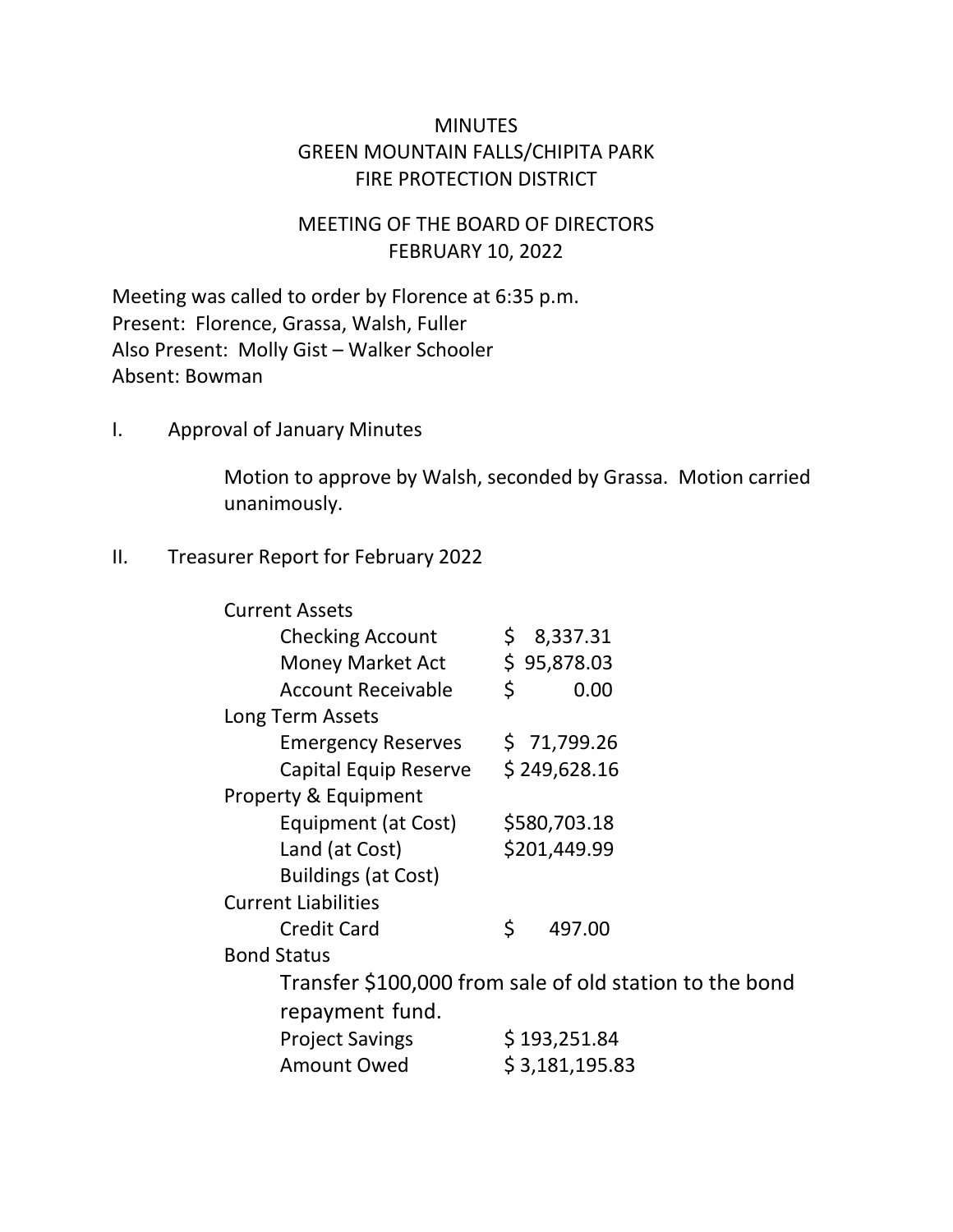III. Reading of the monthly bills & cash transfer

Bills were submitted in the amount of \$18,702.39. Need to transfer \$19,000. Additions, subtractions or corrections - None Motion to approve made by Walsh and seconded by Grass. Motion carried unanimously.

IV. Equipment Report

Update on 862 – Received VIN Verification and are waiting for appraisal.

- V. Upcoming purchases
	- a. Generator(s) for Apparatus Bay door. Street Lighting Waiting to hear back from electric company.
	- b. Truck with plow. Tabled.
	- c. Wireless Printer/Scanner. Motion to approve to expend up to \$500 for a printer/scanner and table made by Florence and seconded by Walsh. Motion carried unanimously.
- VI. Old Business
	- a. Security Cameras were installed February 8 and are operating.
- VII. New Business
	- a. Election Walsh, Grassa and Fuller completed self-nomination forms. A notice was published in a newspaper and on the Walker Schooler website.
	- b. Florence discussed an overpayment for unemployment insurance. He will meet with Walker Schooler to figure out what to do.
	- c. Black Hills Energy Rebate We have received \$4,981. Black Hills is looking at our infrared heat and plumbing so we may be eligible for more.
- VIII. Fire Station Bond Comments None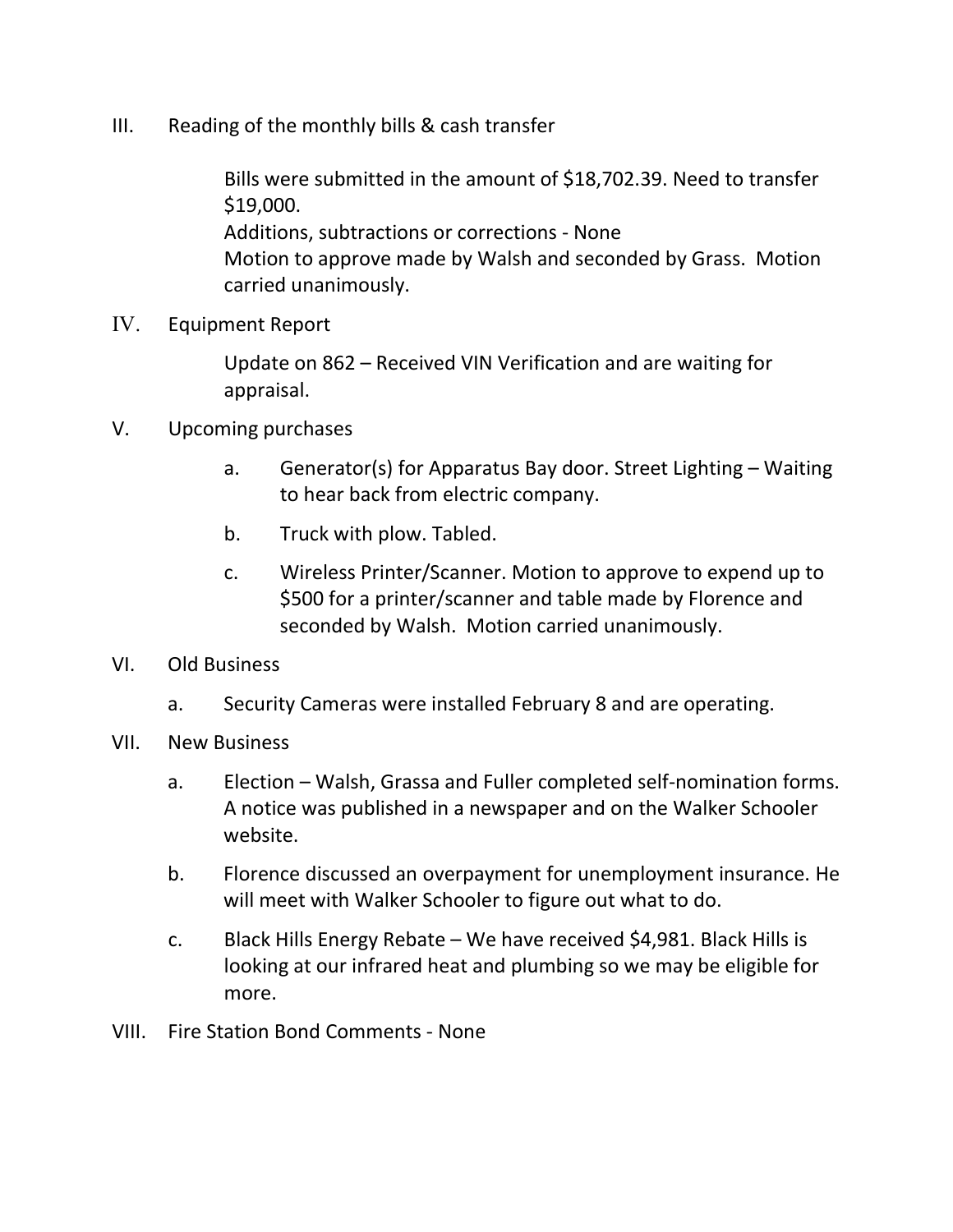- IX. Other Business
	- a. We need to have an audit this year. We received two bids: Biggs and Koffard was \$12,400 and Stockman Kast was \$9,000-\$12,000. We have used Stockman Kast in the past so they have all of our information. Motion was made by Florence and seconded by Walsh to engage Stockman Kast for the Audit. Motion carried 3-0 with Grassa abstaining since she has a working relationship with them.

The Meeting was adjourned at 7:22 p.m.

Dana Fuller, Secretary

\_\_\_\_\_\_\_\_\_\_\_\_\_\_\_\_\_\_\_\_\_\_\_\_\_\_\_\_\_\_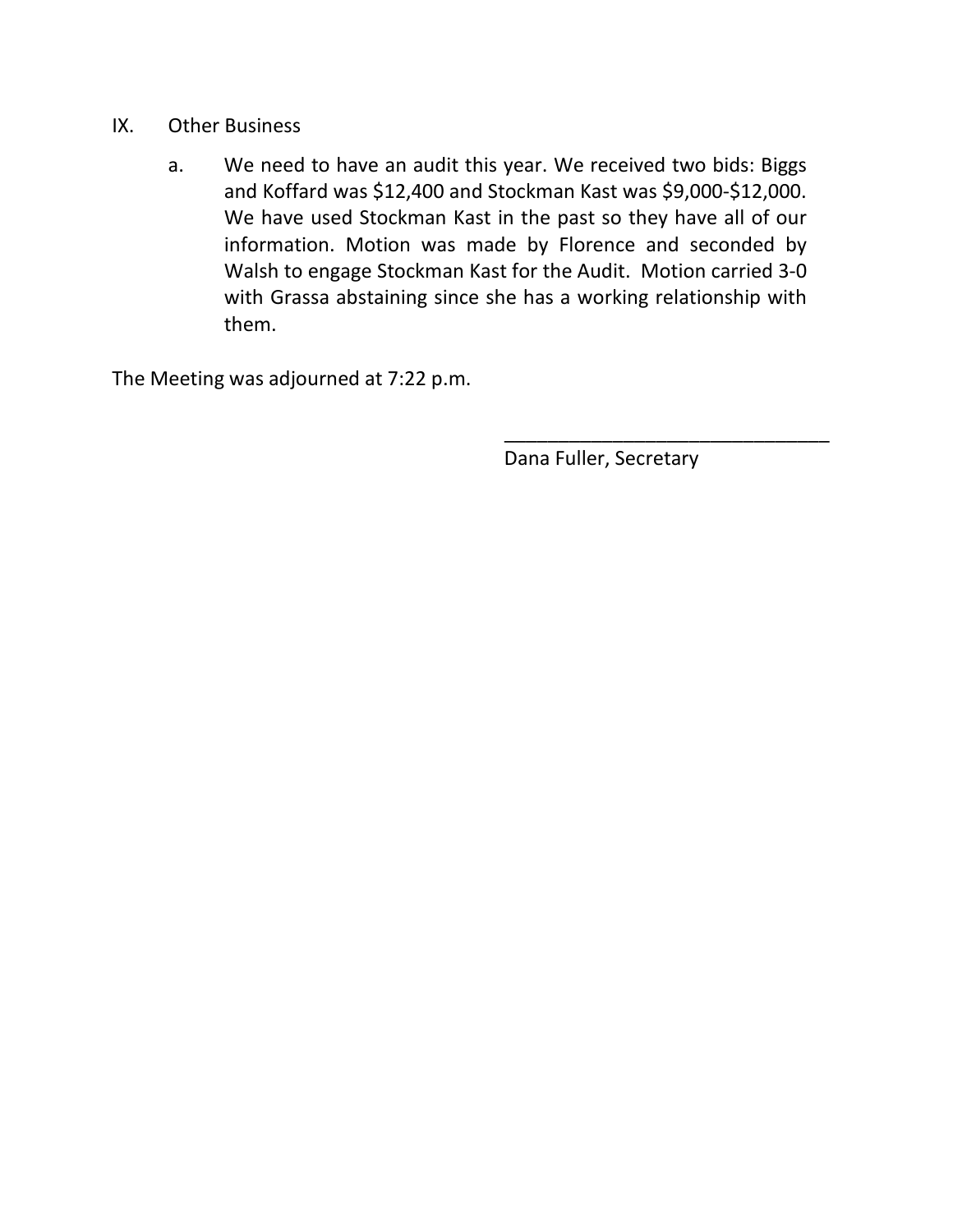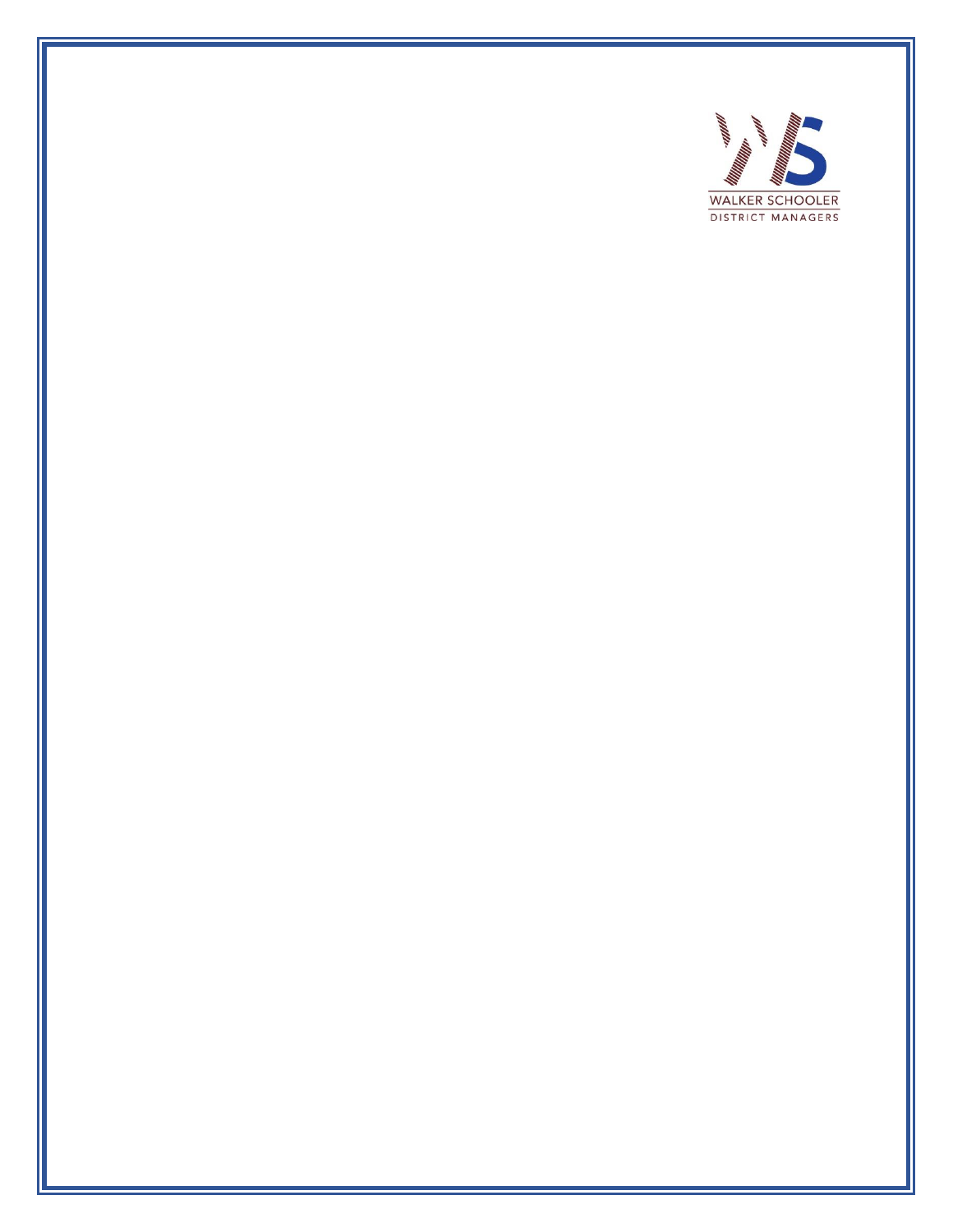### 4:10 PM Green Mountain Falls & Chapita Park Fire Protec District 03/07/22 Balance Sheet Accrual Basis **Accrual Basis** As of February 28, 2022

|                                                   | Feb 28, 22      |
|---------------------------------------------------|-----------------|
| <b>ASSETS</b>                                     |                 |
| <b>Current Assets</b>                             |                 |
| <b>Checking/Savings</b>                           |                 |
| BOTSJ - Checking 3979                             | 1,141.42        |
| <b>BOTSJ - Emergency Equip 2761</b>               | 245,573.32      |
| <b>BOTSJ - Emergency Fund 2745</b>                | 71,799.26       |
| BOTSJ - Savings - 9526                            | 75,330.06       |
| <b>BOTSJ - Project Savings 2532</b>               | 200,303.51      |
| <b>Total Checking/Savings</b>                     | 594,147.57      |
| <b>Accounts Receivable</b>                        |                 |
| <b>Property Tax Receivable - EPC</b>              | 468,342.98      |
| Property Tax Receivable - TC                      | 24,595.97       |
| <b>Total Accounts Receivable</b>                  | 492,938.95      |
| <b>Other Current Assets</b>                       |                 |
| Due From CO State Treasurer                       | 13,840.14       |
| <b>Total Other Current Assets</b>                 | 13,840.14       |
| <b>Total Current Assets</b>                       | 1,100,926.66    |
|                                                   |                 |
| <b>Fixed Assets</b><br><b>Land - Fire Station</b> | 914,256.37      |
| <b>Property &amp; Equipment</b>                   |                 |
| <b>Accum Deprec - Buildings</b>                   | -58,069.36      |
| Land                                              | 201,449.99      |
| <b>Buildings</b>                                  | 3,397,061.39    |
| <b>Equipment</b>                                  | 204,871.90      |
| <b>Equipment Acquired</b>                         | 14,805.48       |
| <b>Accum Deprec - Equipment</b>                   | -176,632.00     |
| <b>Furniture</b>                                  | 16,055.19       |
| <b>Vehicles</b>                                   | 408,693.00      |
| <b>Vehicles Acquired</b>                          | 37,609.00       |
| <b>Accum Deprec - Vehicles</b>                    | -352,928.00     |
| <b>Accum Amort - Bond Costs</b>                   | $-6,719.00$     |
| <b>Total Property &amp; Equipment</b>             | 3,686,197.59    |
| <b>Total Fixed Assets</b>                         | 4,600,453.96    |
| <b>TOTAL ASSETS</b>                               | 5,701,380.62    |
| <b>LIABILITIES &amp; EQUITY</b>                   |                 |
| Liabilities                                       |                 |
| <b>Current Liabilities</b>                        |                 |
| <b>Accounts Payable</b>                           |                 |
| <b>Accounts Payable</b>                           | 10,438.75       |
| <b>Total Accounts Payable</b>                     | 10,438.75       |
| <b>Other Current Liabilities</b>                  |                 |
| <b>Direct Deposit Liabilities</b>                 | -674.23         |
| <b>Payroll Liabilities</b>                        | 1,687.69        |
| <b>Deferred Property Tax - EPC</b>                | 468,342.98      |
| <b>Deferred Property Tax - TC</b>                 | 24,595.97       |
| <b>Total Other Current Liabilities</b>            | 493,952.41      |
| <b>Total Current Liabilities</b>                  | 504,391.16      |
| <b>Long Term Liabilities</b>                      |                 |
| <b>Bond Payable</b>                               | 3, 145, 152. 79 |
|                                                   |                 |
| <b>Total Long Term Liabilities</b>                | 3,145,152.79    |
| <b>Total Liabilities</b>                          | 3,649,543.95    |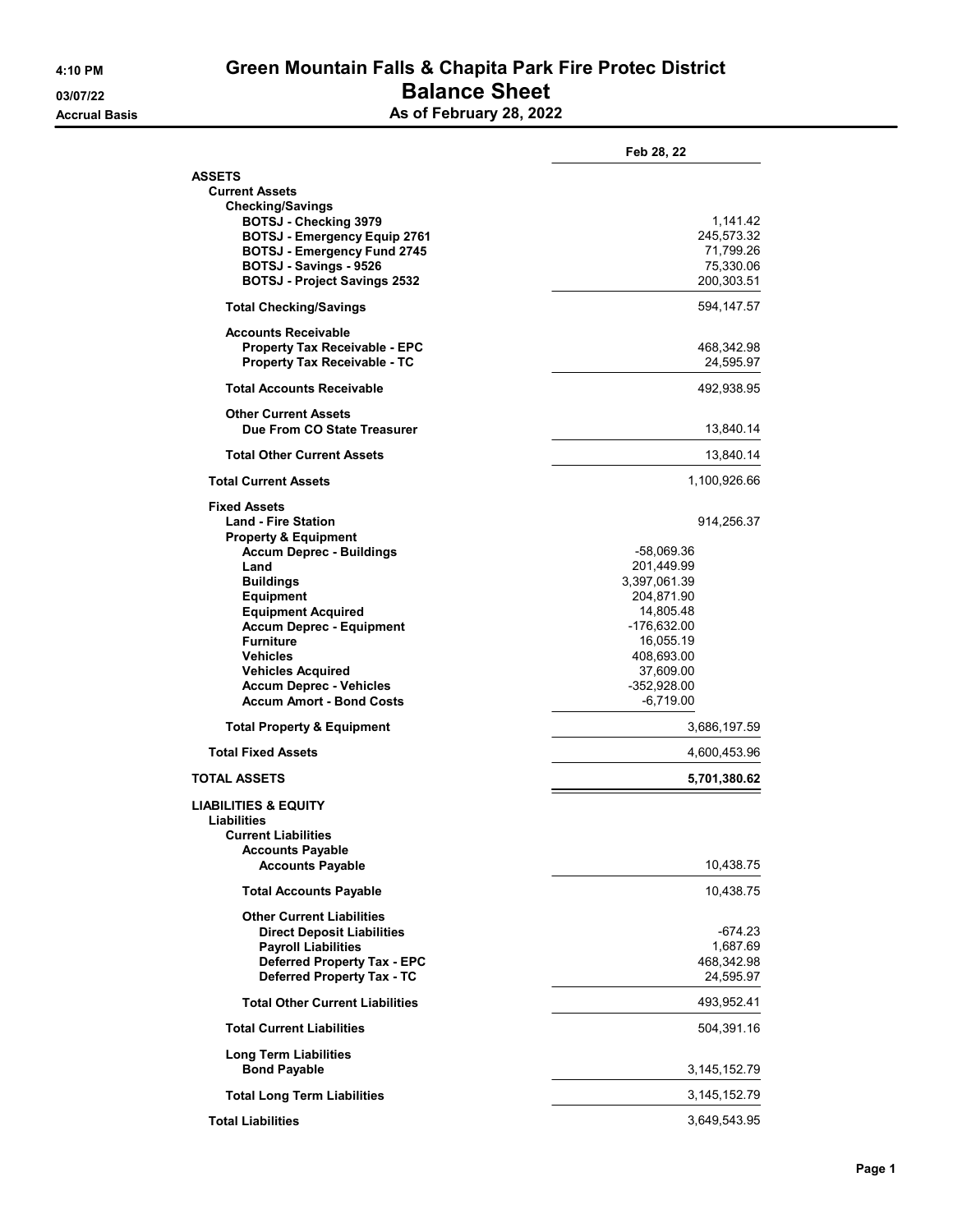#### 4:10 PM Green Mountain Falls & Chapita Park Fire Protec District 03/07/22 Balance Sheet Accrual Basis **As of February 28, 2022**

| Feb 28, 22                                 |  |  |
|--------------------------------------------|--|--|
| 1,524,271.25<br>559,674.05<br>$-32,108.63$ |  |  |
| 2,051,836.67                               |  |  |
| 5,701,380.62                               |  |  |
|                                            |  |  |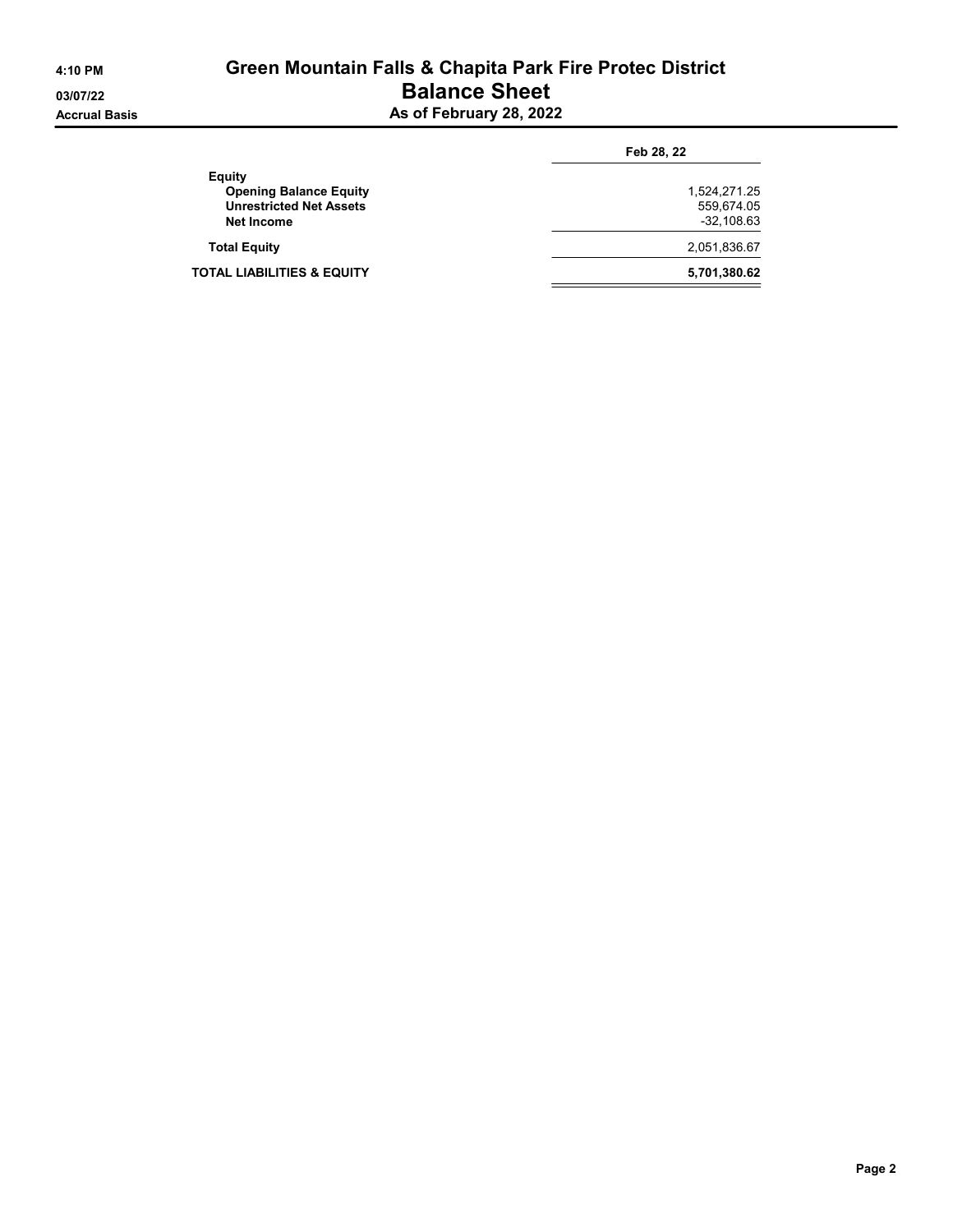# Green Mountain Falls & Chapita Park Fire Protec District Profit & Loss Budget vs. Actual

January through February 2022

|                                            | <b>TOTAL</b>  |                   |              |               |                |             |  |
|--------------------------------------------|---------------|-------------------|--------------|---------------|----------------|-------------|--|
|                                            | <b>Jan 22</b> | Feb <sub>22</sub> | Jan - Feb 22 | <b>Budget</b> | \$ Over Budget | % of Budget |  |
| <b>Income</b>                              |               |                   |              |               |                |             |  |
| Property Tax - O&M EPC                     | 0.00          | 2,085.32          | 2,085.32     | 278,597.00    | $-276,511.68$  | 0.75%       |  |
| Spec Ownership Tax - O&M EPC               | 2,239.66      | 2,264.94          | 4,504.60     | 19,502.00     | $-14,997.40$   | 23.1%       |  |
| Prior Year Tax - O&M EPC                   | 0.00          | 1.41              | 1.41         |               |                |             |  |
| <b>Delinquent Interest - Debt EPC</b>      | 0.00          | 0.08              | 0.08         |               |                |             |  |
| Property Tax - O&M TC                      | 0.00          | 632.34            | 632.34       | 15,154.00     | $-14,521.66$   | 4.17%       |  |
| Spec Ownership Tax - O&M TC                | 69.19         | 139.43            | 208.62       | 1,061.00      | -852.38        | 19.66%      |  |
| <b>Property Tax - Debt EPC</b>             | 0.00          | 1,446.70          | 1,446.70     | 193,278.00    | $-191,831.30$  | 0.75%       |  |
| Spec Ownership Tax - Debt EPC              | 1,553.77      | 1,571.31          | 3,125.08     | 13,529.00     | $-10,403.92$   | 23.1%       |  |
| <b>Prior Year Tax - Debt EPC</b>           | 0.00          | 0.98              | 0.98         |               |                |             |  |
| Delinquent Interest - O&M EPC              | 0.00          | 0.11              | 0.11         |               |                |             |  |
| <b>Property Tax - Debt TC</b>              | 0.00          | 438.69            | 438.69       | 10,513.00     | $-10,074.31$   | 4.17%       |  |
| Spec Ownership Tax - Debt TC               | 99.75         | 96.74             | 196.49       | 736.00        | $-539.51$      | 26.7%       |  |
| <b>Interest Income</b>                     | 1.10          | 3.94              | 5.04         | 120.00        | $-114.96$      | 4.2%        |  |
| <b>Total Income</b>                        | 3,963.47      | 8,681.99          | 12,645.46    | 532,490.00    | -519,844.54    | 2.38%       |  |
| Gross Profit                               | 3,963.47      | 8,681.99          | 12,645.46    | 532,490.00    | -519,844.54    | 2.38%       |  |
| <b>Expense</b>                             |               |                   |              |               |                |             |  |
| <b>Administrative Expenses</b>             |               |                   |              |               |                |             |  |
| <b>Contract Labor</b>                      | 1,452.50      | 0.00              | 1,452.50     |               |                |             |  |
| Audit                                      | 0.00          | 0.00              | 0.00         | 12,000.00     | $-12,000.00$   | 0.0%        |  |
| <b>CPA Fees</b>                            | 0.00          | 0.00              | 0.00         | 2,000.00      | $-2,000.00$    | 0.0%        |  |
| <b>Director Fees</b>                       | 250.00        | 200.00            | 450.00       | 3,000.00      | $-2,550.00$    | 15.0%       |  |
| Insurance - Volunteer Firefight            | 2,529.00      | 0.00              | 2,529.00     | 12,000.00     | $-9,471.00$    | 21.08%      |  |
| <b>Insurance - Workers Comp</b>            | 0.00          | $-115.00$         | $-115.00$    | 9,400.00      | -9,515.00      | $-1.22%$    |  |
| <b>Legal Fees</b>                          | 0.00          | 0.00              | 0.00         | 3,000.00      | $-3,000.00$    | 0.0%        |  |
| <b>Management &amp; Accounting</b>         | 0.00          | 0.00              | 0.00         | 16,000.00     | $-16,000.00$   | 0.0%        |  |
| <b>Retirement Fund Contribution</b>        | 25,896.27     | 164.03            | 26,060.30    | 27,500.00     | $-1,439.70$    | 94.77%      |  |
| <b>Payroll Expenses</b>                    | 481.60        | 465.53            | 947.13       | 5,000.00      | $-4,052.87$    | 18.94%      |  |
| <b>Salaries - Fire Chief</b>               | 4.840.25      | 4,840.25          | 9.680.50     | 61,510.00     | $-51,829.50$   | 15.74%      |  |
| <b>Salaries - Secretary</b>                | 0.00          | 0.00              | 0.00         | 24,000.00     | $-24,000.00$   | $0.0\%$     |  |
| <b>Contingent Firefighter</b>              | 0.00          | 0.00              | 0.00         | 20,000.00     | $-20,000.00$   | $0.0\%$     |  |
| <b>Supplies &amp; Expenses</b>             | 310.00        | 651.29            | 961.29       | 30,000.00     | -29,038.71     | 3.2%        |  |
| <b>Total Administrative Expenses</b>       | 35,759.62     | 6,206.10          | 41,965.72    | 225,410.00    | $-183,444.28$  | 18.62%      |  |
| <b>Bond Interest Payment</b>               | 0.00          | 0.00              | 0.00         | 95,021.00     | $-95,021.00$   | $0.0\%$     |  |
| <b>Miscellaneous</b>                       | 0.00          | 0.00              | 0.00         | 5,000.00      | $-5,000.00$    | 0.0%        |  |
| <b>Fire Department's Budgets</b>           |               |                   |              |               |                |             |  |
| <b>Training Office Salary</b>              | 0.00          | 0.00              | 0.00         | 500.00        | $-500.00$      | 0.0%        |  |
| <b>Communications-Capital Outlay</b>       | 0.00          | 0.00              | 0.00         | 3,000.00      | $-3,000.00$    | $0.0\%$     |  |
| <b>Communications-Dispatch</b>             | 0.00          | 0.00              | 0.00         | 12,000.00     | $-12,000.00$   | $0.0\%$     |  |
| <b>Communications-Supplies &amp; Exp.</b>  | 134.95        | 134.95            | 269.90       | 5,000.00      | $-4,730.10$    | 5.4%        |  |
| <b>Firefighting-Capital Outlay</b>         | 0.00          | 0.00              | 0.00         | 8,000.00      | $-8,000.00$    | $0.0\%$     |  |
| <b>Firefighting-Supplies &amp; Exp's</b>   | 274.53        | 468.33            | 742.86       | 10,000.00     | $-9,257.14$    | 7.43%       |  |
| <b>Medical Services-Supplies &amp; Exp</b> | 0.00          | 0.00              | 0.00         | 3,000.00      | $-3,000.00$    | $0.0\%$     |  |
| <b>Radio User Fees</b>                     | 0.00          | 0.00              | 0.00         | 12,000.00     | $-12,000.00$   | $0.0\%$     |  |
|                                            |               |                   |              |               |                |             |  |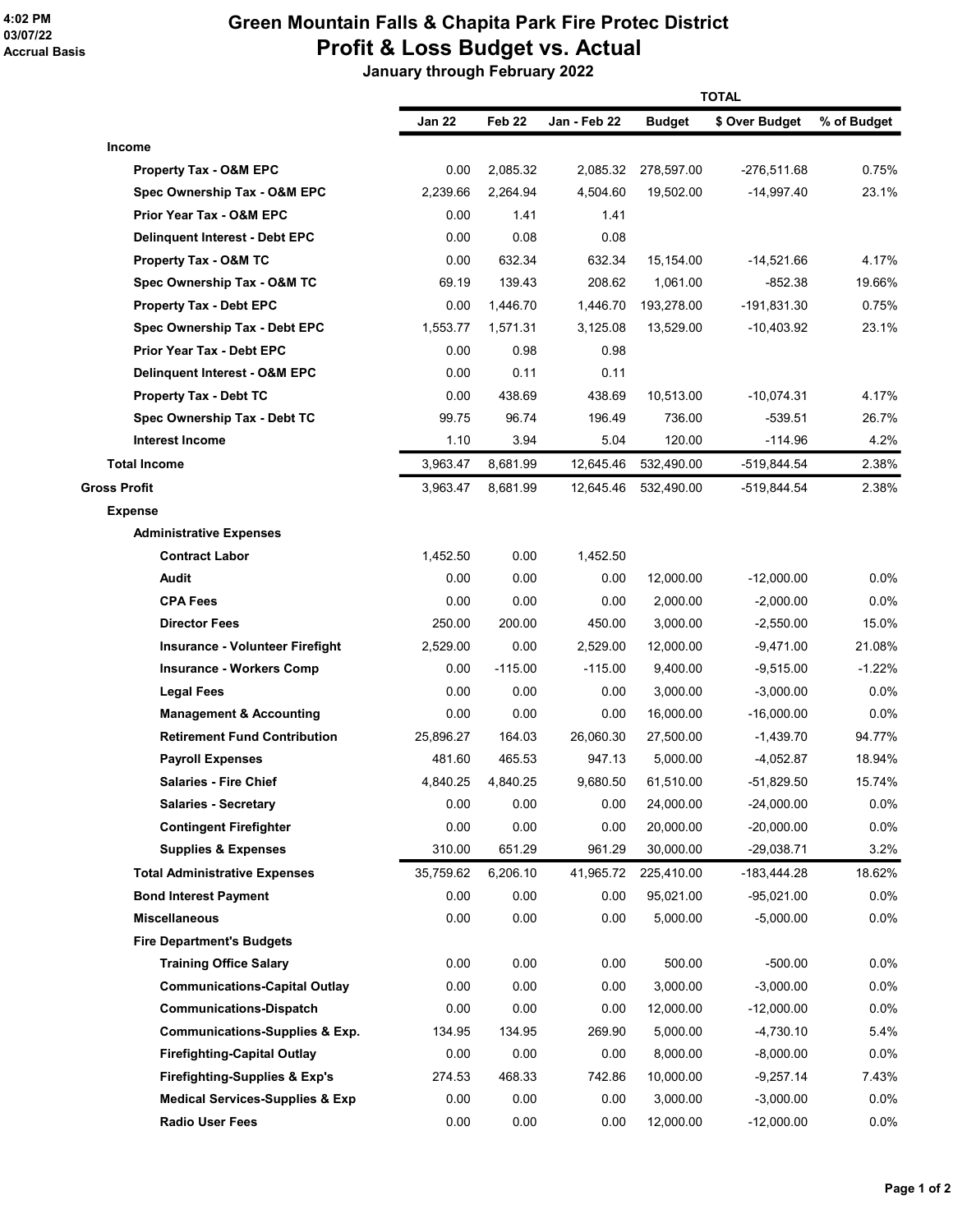#### 4:02 PM 03/07/22 Accrual Basis

# Green Mountain Falls & Chapita Park Fire Protec District Profit & Loss Budget vs. Actual

January through February 2022

|                                        | <b>TOTAL</b>  |             |               |               |                |             |
|----------------------------------------|---------------|-------------|---------------|---------------|----------------|-------------|
|                                        | <b>Jan 22</b> | Feb 22      | Jan - Feb 22  | <b>Budget</b> | \$ Over Budget | % of Budget |
| Supplies & Expenses-Trucks,            | 0.00          | 497.80      | 497.80        |               |                |             |
| <b>Traning Classes</b>                 | 0.00          | 0.00        | 0.00          | 500.00        | $-500.00$      | $0.0\%$     |
| <b>Total Fire Department's Budgets</b> | 409.48        | 1,101.08    | 1,510.56      | 54,000.00     | $-52,489.44$   | 2.8%        |
| <b>Stations &amp; Buildings</b>        |               |             |               |               |                |             |
| <b>Capital Improvements</b>            | 0.00          | 0.00        | 0.00          | 7,000.00      | $-7,000.00$    | $0.0\%$     |
| <b>Snow Removal</b>                    | 0.00          | 740.00      | 740.00        |               |                |             |
| <b>Supplies &amp; Expenses</b>         | 1,278.40      | 766.07      | 2,044.47      | 15,000.00     | $-12,955.53$   | 13.63%      |
| <b>Utilities</b>                       | 1,960.70      | $-3,552.51$ | $-1,591.81$   | 15,000.00     | $-16,591.81$   | $-10.61%$   |
| <b>Total Stations &amp; Buildings</b>  | 3,239.10      | $-2,046.44$ | 1,192.66      | 37,000.00     | $-35,807.34$   | 3.22%       |
| <b>Treasurer Fees</b>                  |               |             |               |               |                |             |
| <b>Teller County - Debt</b>            | 0.00          | 13.16       | 13.16         | 315.00        | $-301.84$      | 4.18%       |
| <b>Teller County - O&amp;M</b>         | 0.00          | 18.97       | 18.97         | 455.00        | $-436.03$      | 4.17%       |
| El Paso County - Debt                  | 0.00          | 21.72       | 21.72         | 2,899.00      | $-2,877.28$    | 0.75%       |
| El Paso County - O&M                   | 0.00          | 31.30       | 31.30         | 4,179.00      | $-4,147.70$    | 0.75%       |
| <b>Total Treasurer Fees</b>            | 0.00          | 85.15       | 85.15         | 7,848.00      | $-7,762.85$    | 1.09%       |
| <b>Total Expense</b>                   | 39,408.20     | 5.345.89    | 44.754.09     | 424,279.00    | -379.524.91    | 10.55%      |
| <b>Net Income</b>                      | $-35,444.73$  | 3,336.10    | $-32, 108.63$ | 108,211.00    | $-140,319.63$  | $-29.67%$   |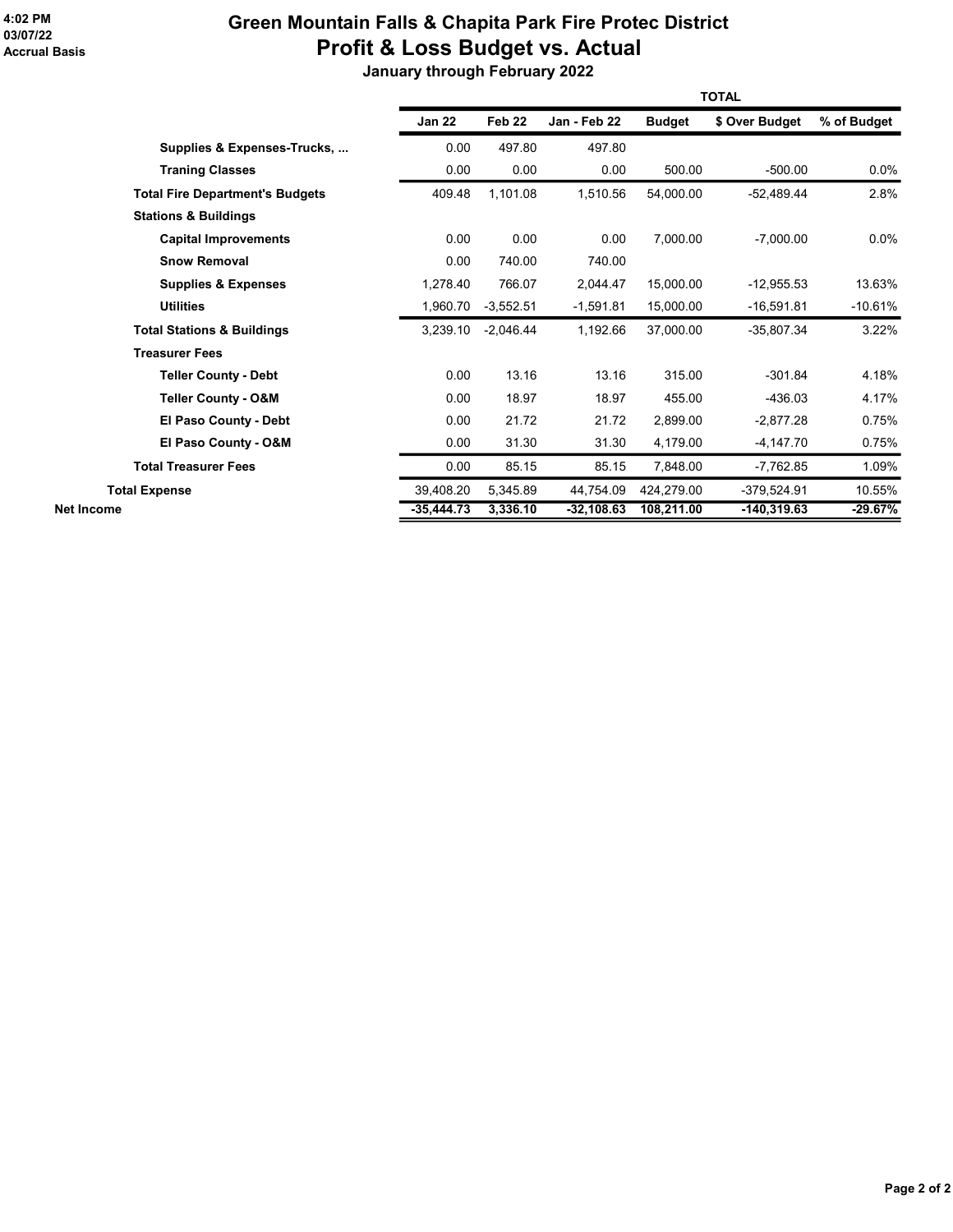

Income **Expense** 

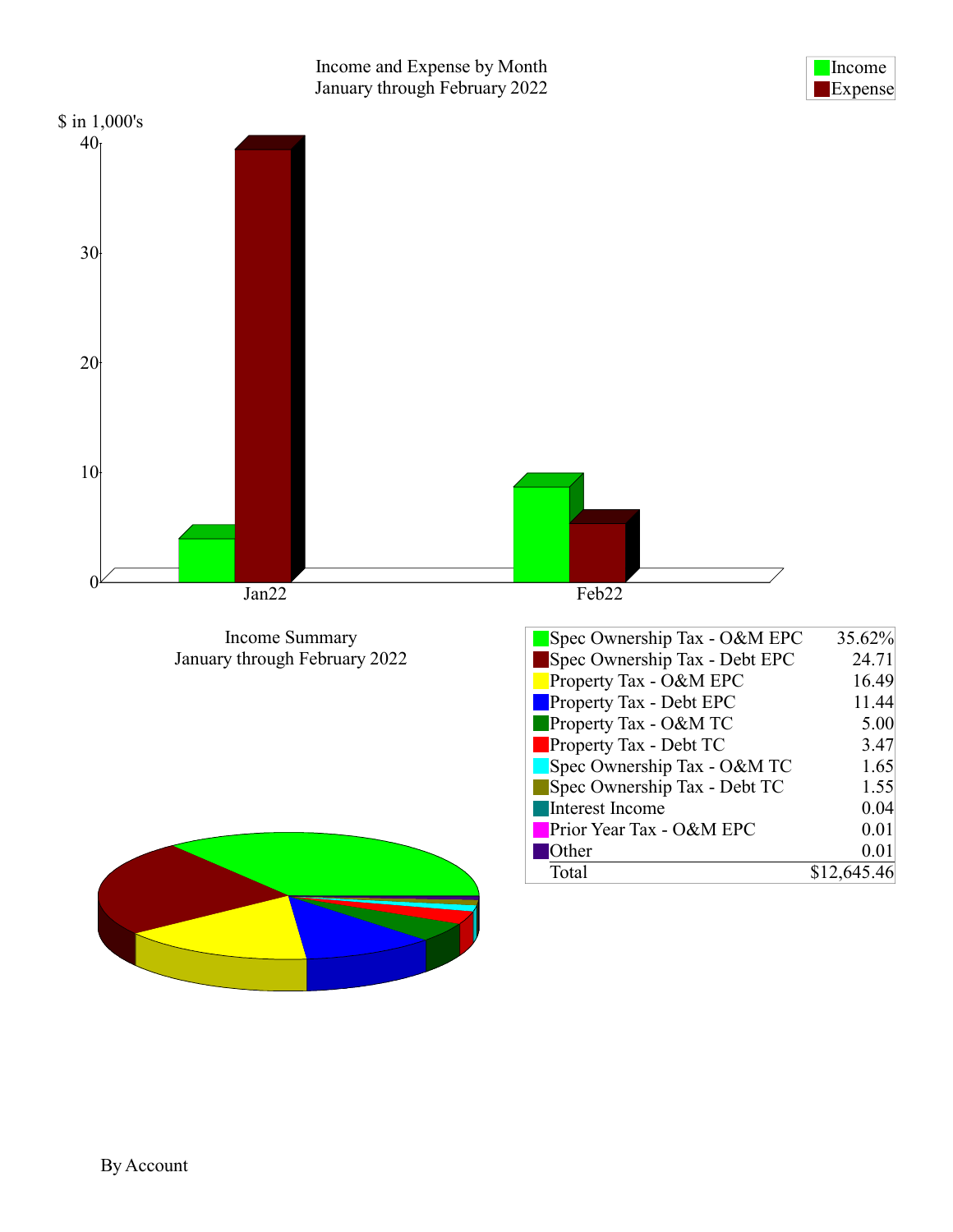

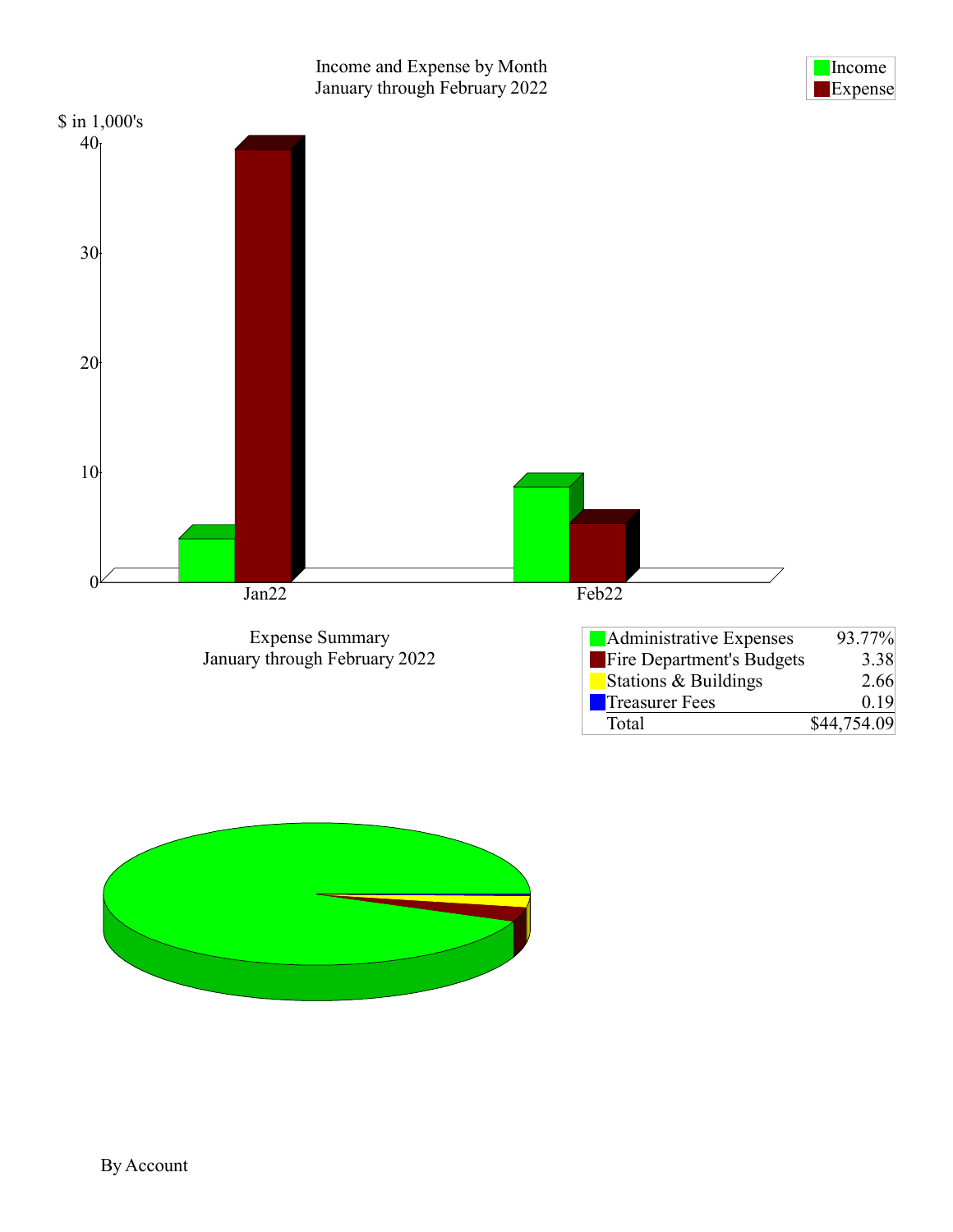